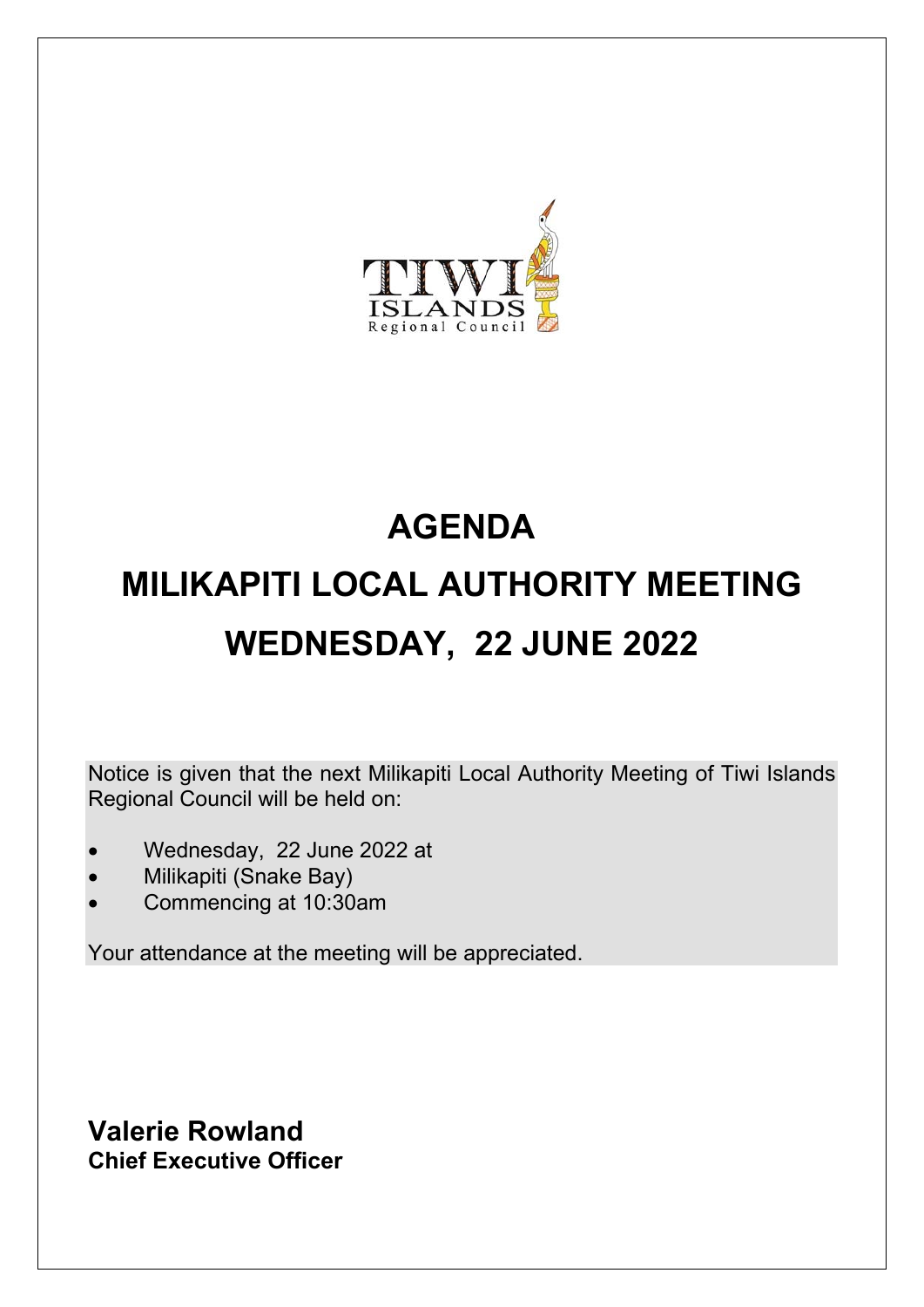### **AGENDA**

#### **1 WELCOME & APOLOGIES**

- 1.1 WELCOME<br>1.2 PRESENT
- 1.2 PRESENT<br>1.3 APOLOGIE
- 1.3 APOLOGIES<br>1.4 LEAVE OF A
- 1.4 LEAVE OF ABSENCE<br>1.5 DECLARATION OF IN
- DECLARATION OF INTEREST OF MEMBERS OR STAFF
- 1.6 CONFIRMATION OF PREVIOUS MINUTES

*Special Milikapiti Local Authority - 3 June 2022 .........................................................* 1 *Milikapiti Local Authority - 30 March 2022 .................................................................* 1

#### **2 GENERAL BUSINESS**

*Presentation by Brenda Ryle from the Remote School Attendance Team @ 10:40am* 

#### **3 REPORTS FOR DECISION**

| 5 | <b>OTHER BUSINESS</b>          |  |
|---|--------------------------------|--|
|   |                                |  |
| 4 | <b>REPORTS FOR INFORMATION</b> |  |
|   |                                |  |

*Nil* 

**6 BUSINESS ARISING**

*Nil*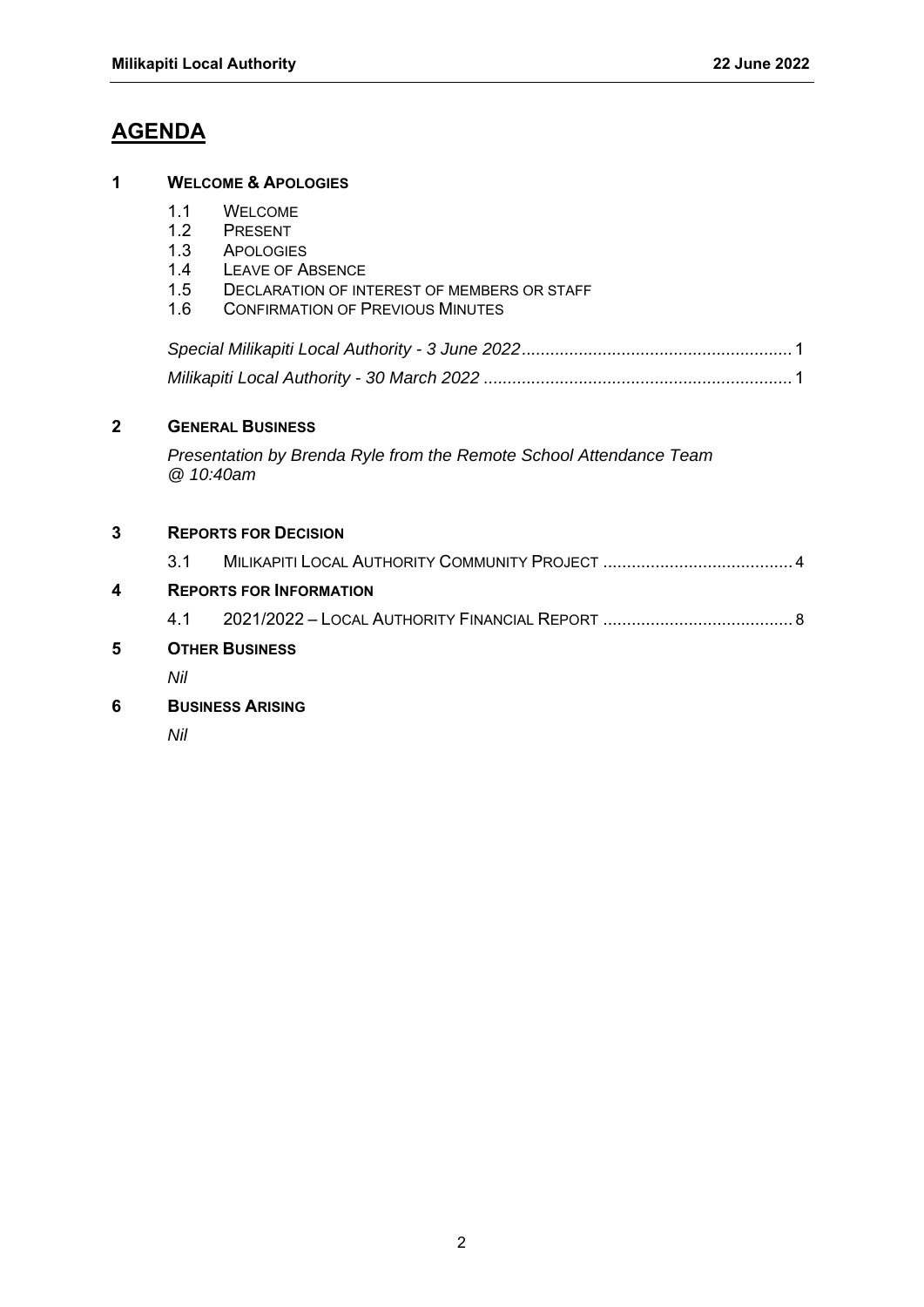

#### **MINUTES OF THE SPECIAL MILIKAPITI LOCAL AUTHORITY MEETING HELD IN THE MILIKAPITI ON FRIDAY, 3 JUNE 2022 AT 10:00AM**

#### **1 Welcome & Apologies**

#### *1.1 Welcome*

The meeting opened at 10:09am. The Chairperson welcomed MLA members, councillors and guests.

#### *1.2 Present*

#### **Chairperson**

#### **Councillors & MLA Members**

| <b>Councillor Lynette De Santis</b> | Milikapiti Ward                       |
|-------------------------------------|---------------------------------------|
| <b>Trevor Wilson</b>                | <b>MLA</b> member                     |
| Christine Joran                     | <b>MLA</b> member                     |
| Edwina Moreen                       | MLA member                            |
| <b>Thomas Puruntatameri</b>         | MLA member                            |
| Jed Leach                           | <b>MLA</b> member                     |
| <b>TIRC Staff</b>                   |                                       |
| <b>Valerie Rowland</b>              | CEO                                   |
| Bala Donepudi                       | <b>Chief Financial Officer</b>        |
| <b>Bill Toy</b>                     | <b>Manager for Community Services</b> |
| Helen Daiyi                         | Governance & Compliance Coordinator   |

| 1.3 | <b>Apologies</b>                            |
|-----|---------------------------------------------|
| Nil |                                             |
| 1.4 | <b>Leave of Absence</b>                     |
| Nil |                                             |
| 1.5 | Declaration of Interest of Members or Staff |
| Nil |                                             |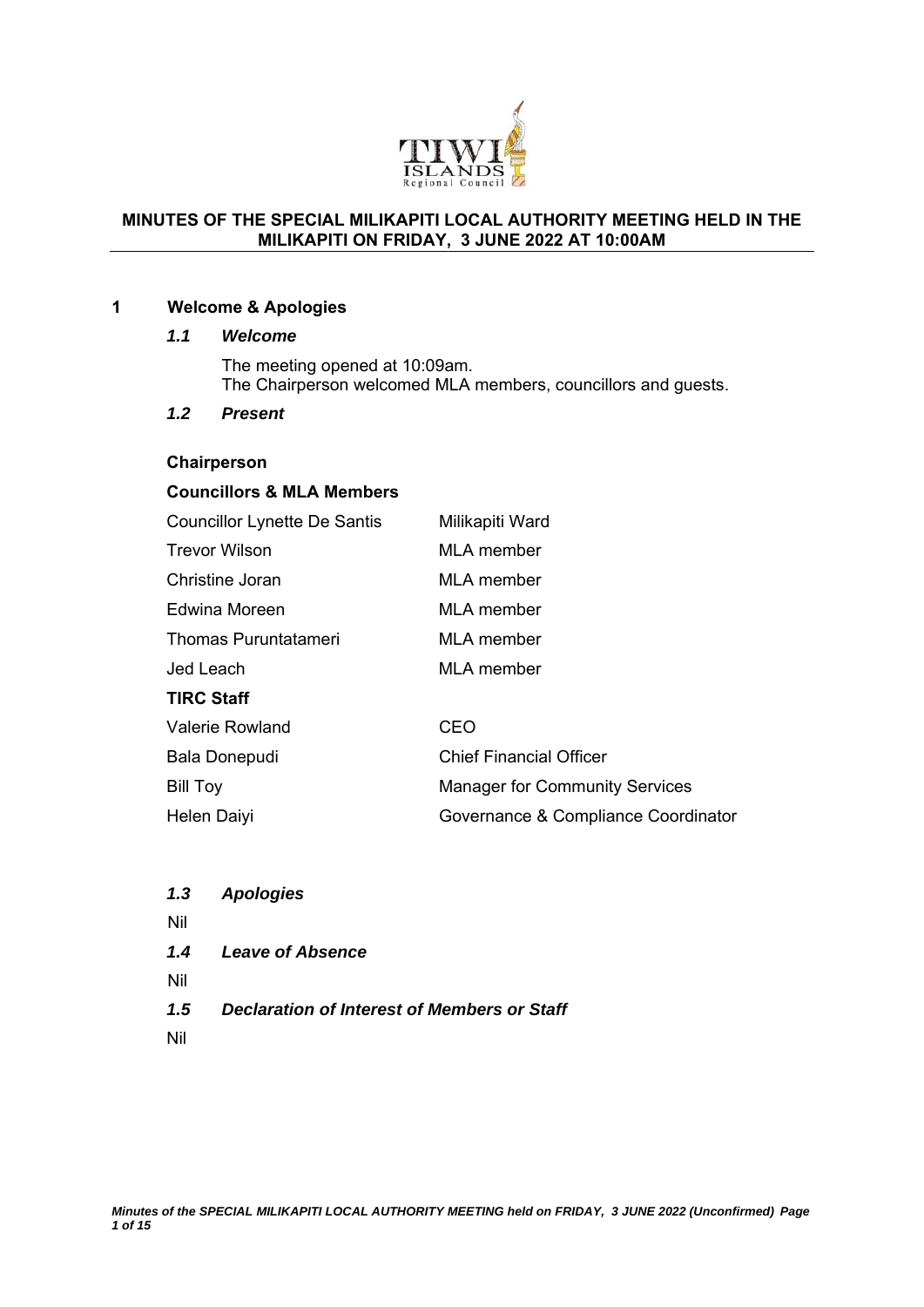#### **2 GENERAL BUSINESS**

#### **3 REPORTS FOR DECISION**

#### *3.1 DRAFT TIRC REGIONAL PLAN & BUDGET 2022-2023*

# *5* **RESOLUTION**

*Moved: Thomas Edward Puruntatameri Seconded: Loretta Cook* 

**That the Milikapiti Local Authority note receipt of the Draft TIRC regional plan and budget 2022-2023 and provide feedback to be considered for the final draft version.**

**CARRIED**

#### **4 REPORTS FOR INFORMATION**

Nil

#### **5 OTHER BUSINESS**

Nil

#### **7 Next Meeting**

Wednesday, 22 June 2022

#### **7 Closure**

The meeting closed at 10:54am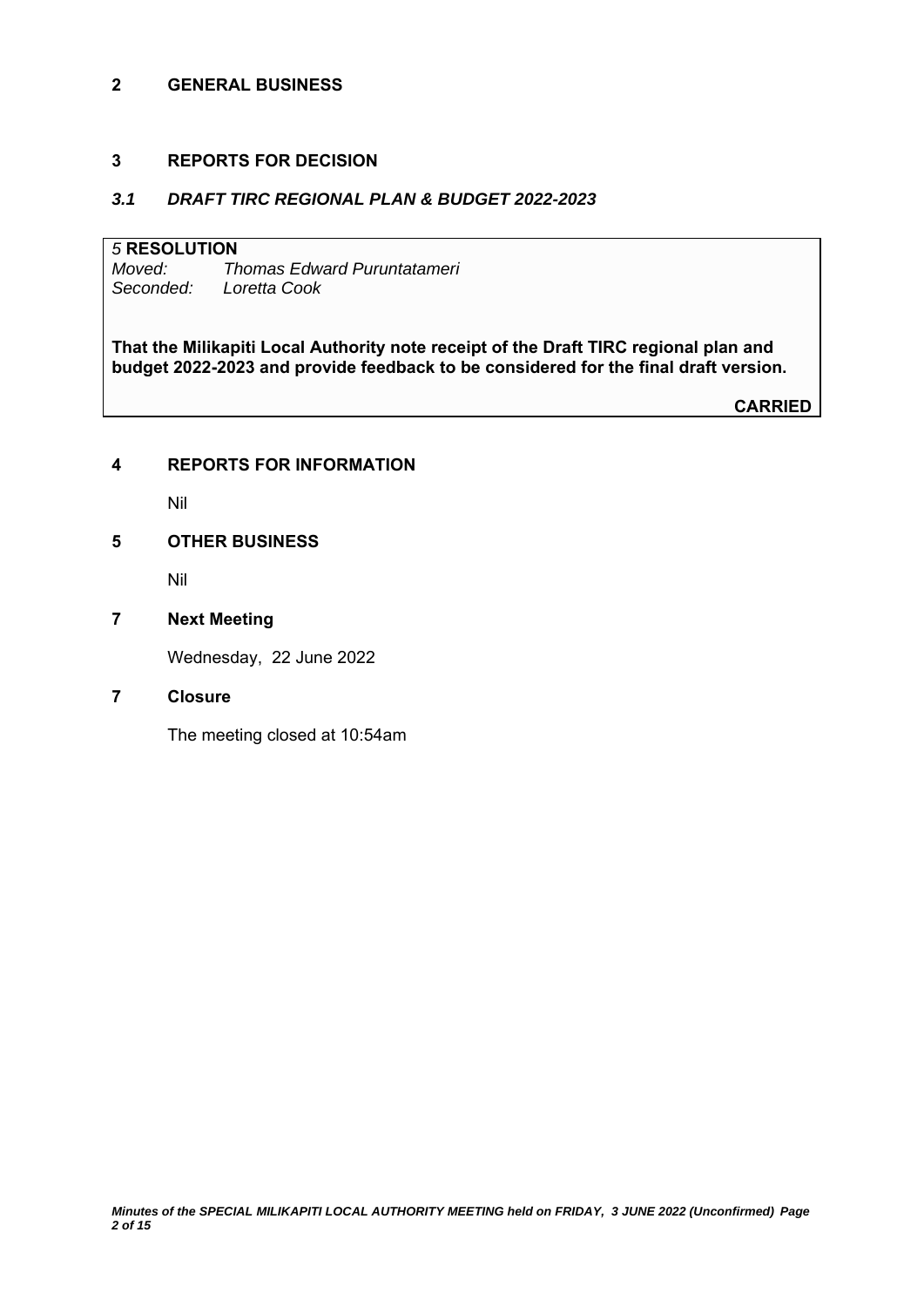

#### **MINUTES OF THE MILIKAPITI LOCAL AUTHORITY MEETING HELD IN THE MILIKAPITI (SNAKE BAY) ON WEDNESDAY, 30 MARCH 2022 AT 10:00AM**

#### **1 Welcome & Apologies**

#### *1.1 Welcome*

Chairperson Malcolm Wilson was absent with an apology. Loretta Cook unanimously nominated as Chairperson by a show of hands by all WLA members and Councillor present. The meeting opened at 10:45am.

#### *1.2 Present*

## **Chairperson**  Loretta Cook MLA member **Councillors & MLA Members**  Councillor Pius Tipungwuti Milikapiti Ward Trevor Wilson MLA member Christine Joran MLA member Edwina Moreen MLA member P.F. Puruntatameri MI A member Jed Leach MLA member **TIRC Staff**  Valerie Rowland CEO Bala Donepudi Chief Financial Officer Bill Toy **Manager for Community Services** Helen Daiyi Governance & Compliance Coordinator

#### *1.3 Apologies*

Malcolm Wilson and Thomas Puruntatameri

- *1.4 Leave of Absence*
- Nil
- *1.5 Declaration of Interest of Members or Staff*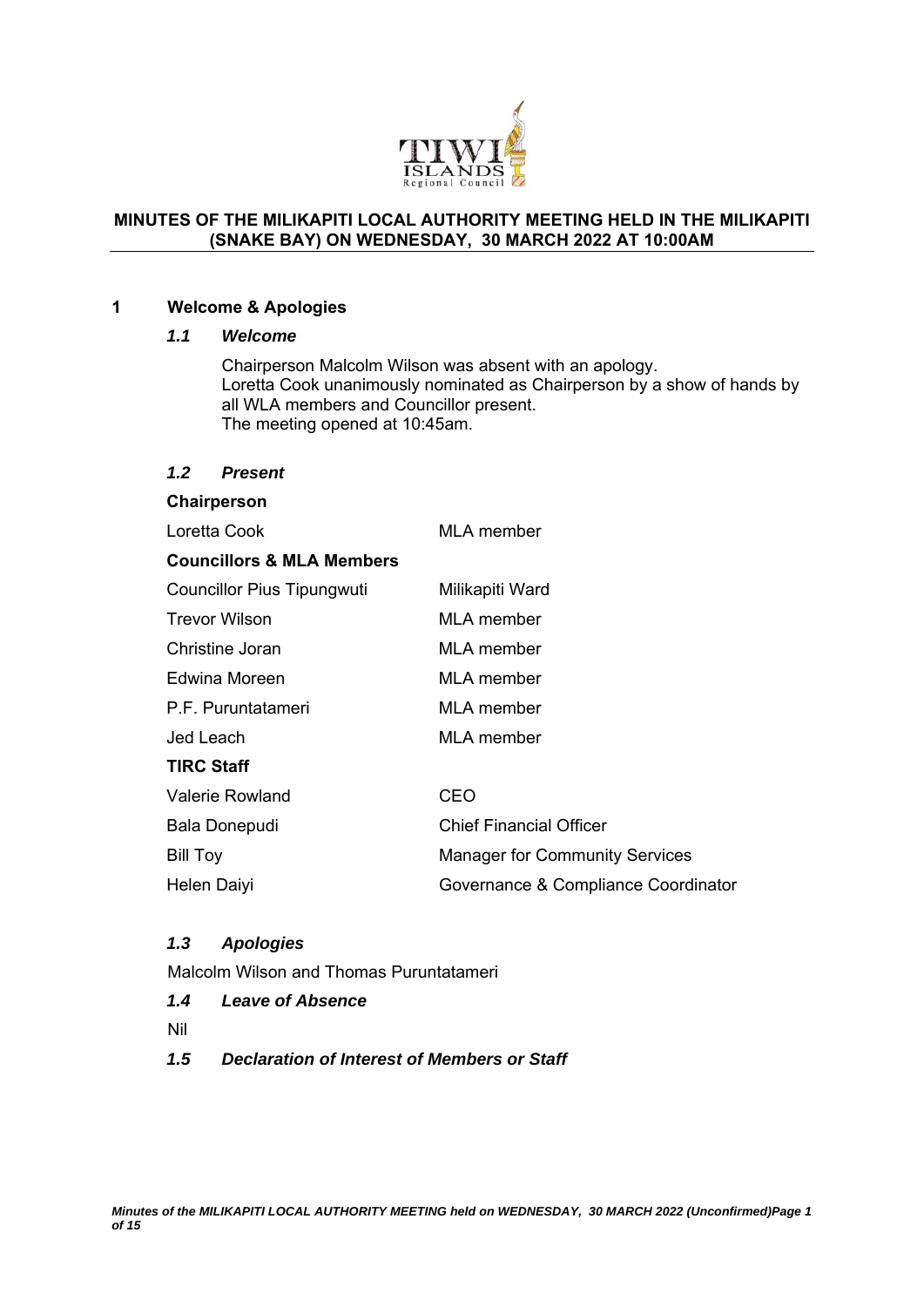#### *1.6 Confirmation of Previous Minutes*

#### *Milikapiti Local Authority - 14 December 2021*

#### *1* **RESOLUTION**

*Moved: Edwina Moreen Seconded: Patrick Freddy Puruntatameri* 

That the minutes of the Milikapiti Local Authority on 14 December 2021 as circulated, be confirmed as a true and correct record of that meeting.

**CARRIED**

#### **2 GENERAL BUSINESS**

Nil

#### **3 REPORTS FOR DECISION**

#### *3.1 MILIKAPITI LOCAL AUTHORITY COMMUNITY PROJECT*

# *2* **RESOLUTION**

*Moved: Edwina Moreen Seconded: Christine Joran* 

- **1. That the Milikapiti Local Authority reviews and updates the Approved Projects Summary.**
- **2. Notes the funding allocations**
- **3. Recommends any new projects to Council for approval to proceed.**

**CARRIED**

#### **3.2 MAHOGANY TREE REMOVAL**

#### *3* **RESOLUTION**

*Moved: Edwina Moreen Seconded: Christine Joran* 

**That the Milikapiti Local Authority approve to allocate \$20,000 of local authority funds for mahogany tree removal.** 

**CARRIED**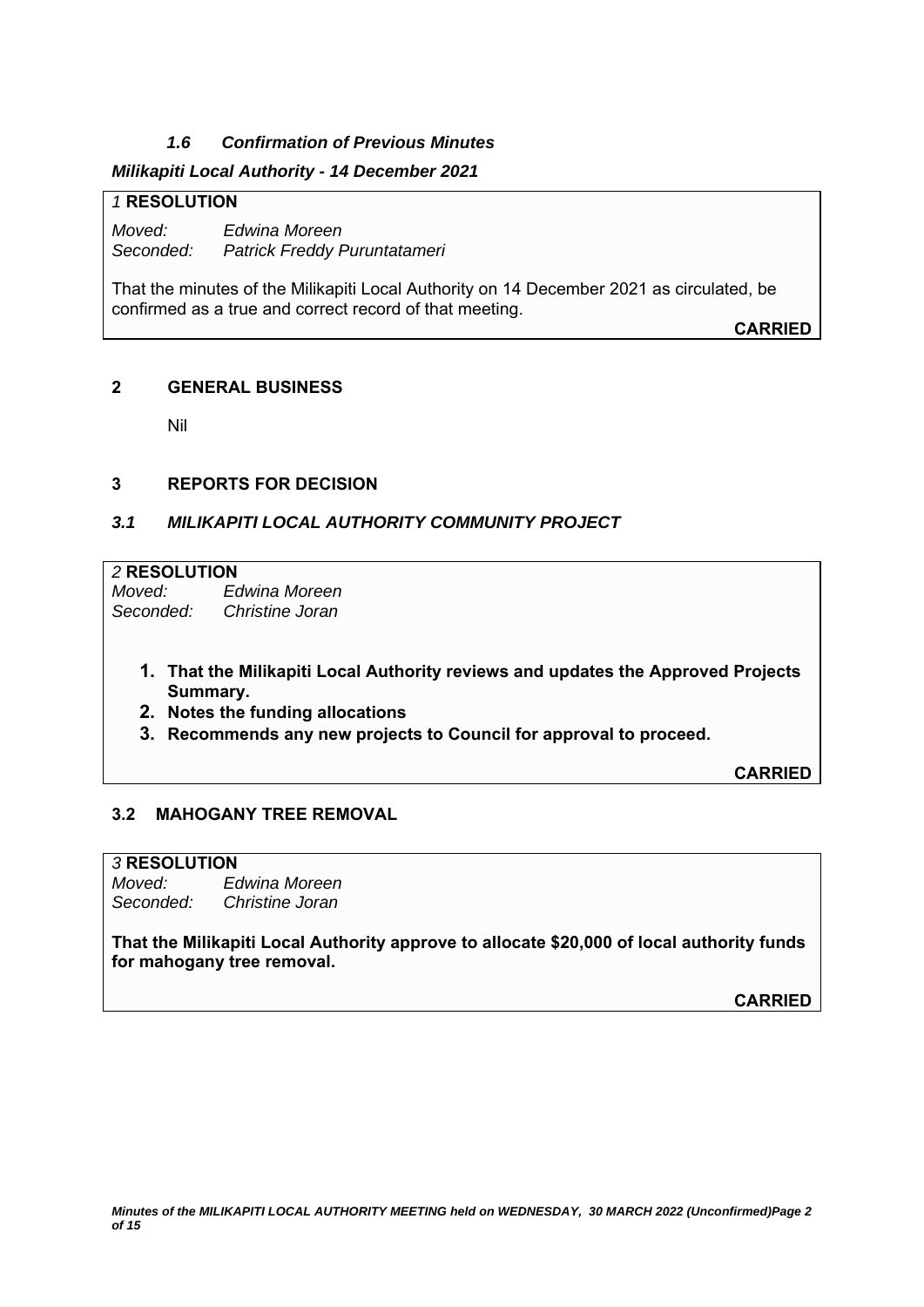#### **4 REPORTS FOR INFORMATION**

#### *4.1 2021/2022 – LOCAL AUTHORITY FINANCIAL REPORT TO 28 FEBRUARY 2022*

#### *4* **RESOLUTION**

*Moved: Jed Leach Seconded: Patrick Freddy Puruntatameri* 

**That the Milikapiti Local Authority notes this report number 243178 for information and provides any comments or feedback on the new financial reporting format.**

**CARRIED**

#### **5 OTHER BUSINESS**

Nil

#### **6 Next Meeting**

Wednesday, 22 June 2022

#### **7 Closure**

The meeting closed at 12:13pm.

#### **7 NEXT MEETING**

Wednesday, 28 September 2022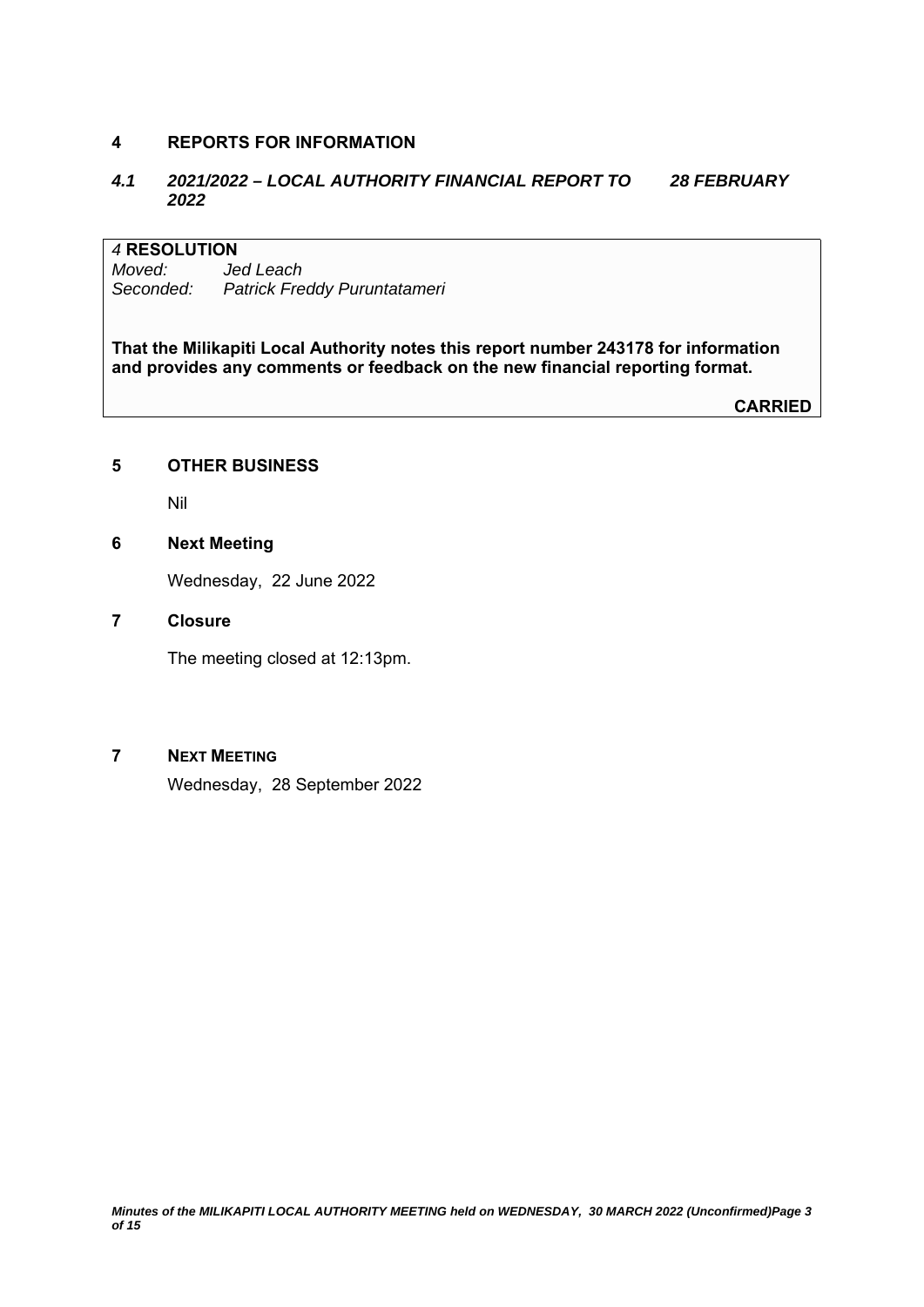#### **REPORTS FOR DECISION**

| <b>ITEM NUMBER</b> | 3 1                                          |
|--------------------|----------------------------------------------|
| <b>TITLE</b>       | Milikapiti Local Authority Community Project |
| <b>REFERENCE</b>   | 243725                                       |
| <b>AUTHOR</b>      | Bala Donepudi, Chief Financial Officer       |



#### **SUMMARY**

To get the consent of the Milikapiti Local Authority to undertake new projects under Local Authority project Funding.

#### **BACKGROUND**

The Council has received \$ 260,114 in funding for the last four financial years. Projects worth of \$ 215,314 have been approved by the Milikapiti Local Authority (MLA).This gives the Milikapiti Local authority \$ 44,800 to take up new projects.

The NT Department of Housing and Community Development (DHCD) has confirmed that The LAPF funds must be fully expended within 2 years from receipt of the funds or DHCD May request unspent funds to be repaid.

The MLA Community Projects Listing will continue to be used for projects and a new A4 Approved Projects Summary will be used to focus discussion on the status of approved Projects.

The Approved Projects summary has been updated to highlight the total funding received, Total expenditure, the balance to be spent by financial year and the total available for new Projects.

#### **ISSUES/OPTIONS/CONSEQUENCES**

The aim of today's meeting will be to present MLA in the information presented and get feedback from Local Authority members. The status and expenditure of current projects will be discussed. Any variations required to existing projects and possible unapproved projects will be discussed.

#### **RECOMMENDATION:**

- **1. That the Milikapiti Local Authority reviews and updates the Approved Projects Summary.**
- **2. Notes the funding allocations**
- **3. Recommends any new projects to Council for approval to proceed.**

#### **ATTACHMENTS:**

**1** MLA Project Listing as at 31.05.2022 (002).pdf 3 Pages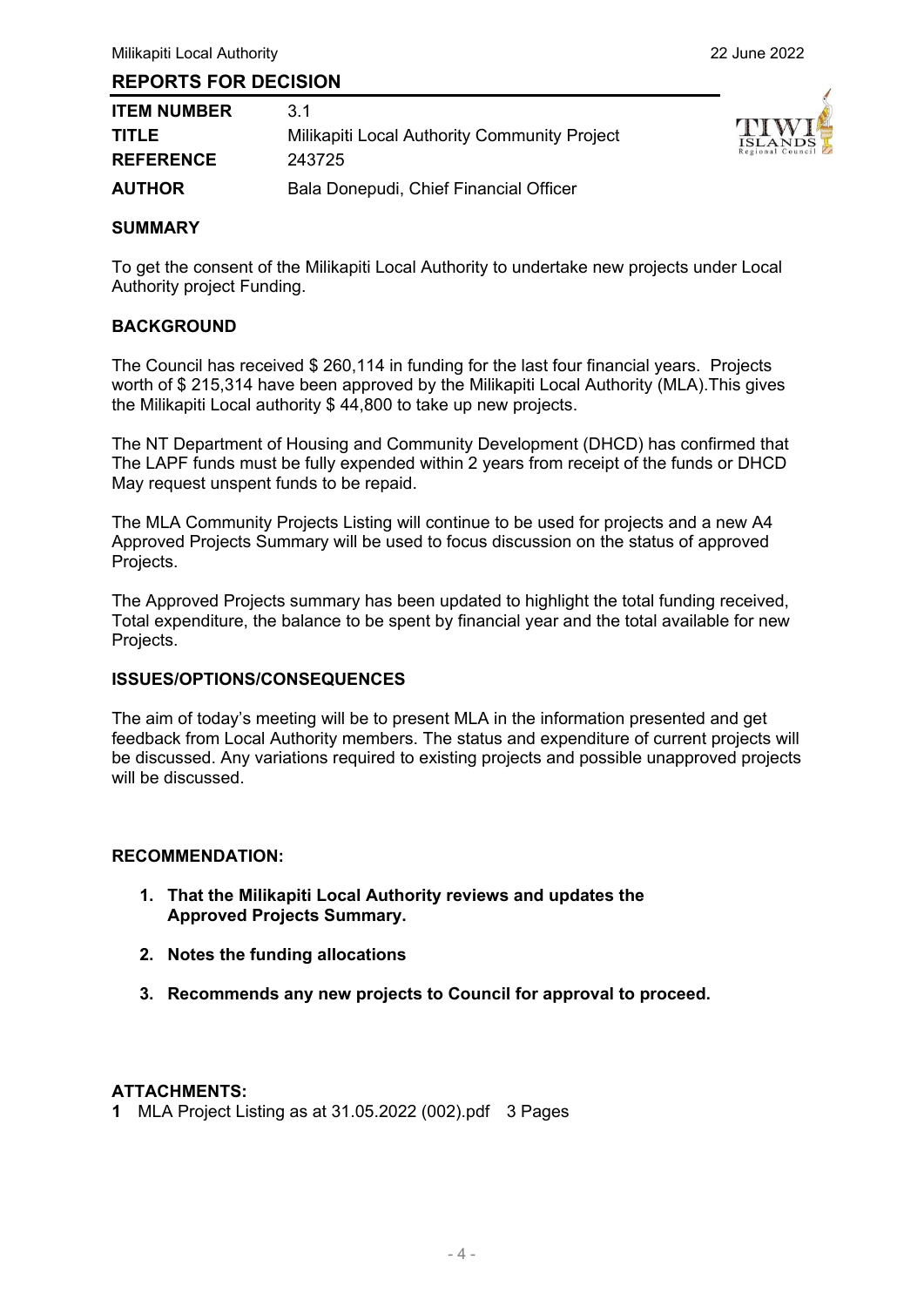|                                                                          | MLA-21/22-1<br>MLA-21/22-2<br>MLA-20/21-3<br>MLA-19/20-1<br>MLA18/19-2                                                                                                                  |                               | MLA-20/21-2<br>MLA-20/21-1<br>8-61/81-V7IW<br>MLA-18/19-5<br>NLA18/19-1<br>MLA-18/19-7<br>MLA-18/19-4<br>MLA-18/19-3                                                                                                    | MLAI21-22<br>MLAI20-21-V<br>MLA-21-22<br>MLA - 20-21<br>MLAIV19-20<br>MLAI18-19                                                                                                                                                                                                                                                                                                                                 |
|--------------------------------------------------------------------------|-----------------------------------------------------------------------------------------------------------------------------------------------------------------------------------------|-------------------------------|-------------------------------------------------------------------------------------------------------------------------------------------------------------------------------------------------------------------------|-----------------------------------------------------------------------------------------------------------------------------------------------------------------------------------------------------------------------------------------------------------------------------------------------------------------------------------------------------------------------------------------------------------------|
| Total for Completed and Current Projects:<br>Total for Current Projects: | Summary of Current Projects - Expenditure as at 31/05/2022<br><b>Vet Visit</b><br>Skid Steer Bobcat 3.5 Tonne<br>Vet Visit 2020-21<br>Refurbishment of Kec Hall<br>Tree Removal Project | Total for Completed Projects: | NAIDOC 2019 Celebration<br><b>Fuel Boxser - Root</b><br>Milikapiti Community Easter Celebration<br>Hot Spot street lights<br>MLA Polo Shirts<br>End of Year Function<br>Territory Day Celebration<br>Traffic Management | Summary of Completed Projects - Expenditure as at 31/05/2022<br>Summary of available funding as at 31/05/2022<br>2020/21 Grant Funding - must be spent by 30 June 2023<br>2019/20 Grant Funding - must be spent by 30 June 2022<br>2018/19 Grant Funding - must be spent by 30 June 2021<br>2021/22 Grant Funding - must be spent by 30 June 2024<br>Income from Vet Visits<br>Income from Vet Visits<br>Total: |
| \$125,501<br>\$77,687                                                    | Expenditure<br><b>\$71,885</b><br>\$71,885<br>\$5,802<br>8<br>8<br>0                                                                                                                    | 547,814                       | \$867<br>\$572<br>\$31,288<br>\$15,087<br>88<br>\$O<br>SO                                                                                                                                                               | Expenditure<br>\$260,114<br>\$64,800<br>\$65,210<br>\$65,210<br>\$64,800<br>168<br>ဗိ                                                                                                                                                                                                                                                                                                                           |
| \$215,314<br>\$167,500                                                   | \$75,413<br>\$20,000<br>\$60,000<br>Budget<br>\$6,000<br>\$6,087                                                                                                                        | 47,814                        | \$867<br>\$51,288<br>\$31,288<br>\$15,087<br>$\frac{6}{5}$<br>80<br>$\mathfrak{G}$<br>$\frac{6}{3}$                                                                                                                     | Budget                                                                                                                                                                                                                                                                                                                                                                                                          |

Milikapiti Local Authority Project Funding A/SDC 147803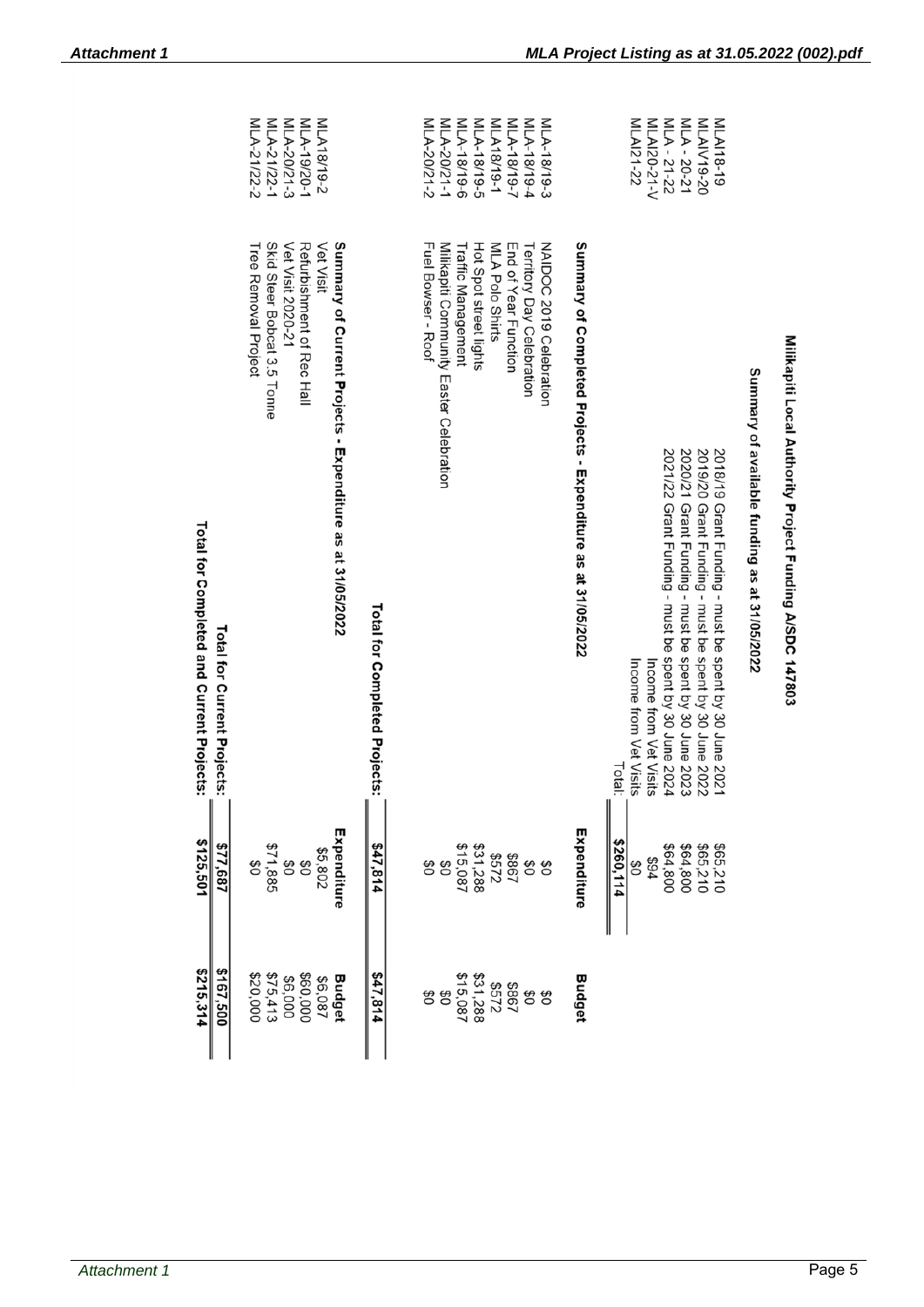| MLA-20/21-3        |                                                                                                                                                                                                                                                             |                                                             | MLA-19/20-1               |                                                                                                                                                                                                                                                            | In Progress                                                 | MLA18/19-2         |                                                                                                                     |                             |                                                               |                                               |                                                         |
|--------------------|-------------------------------------------------------------------------------------------------------------------------------------------------------------------------------------------------------------------------------------------------------------|-------------------------------------------------------------|---------------------------|------------------------------------------------------------------------------------------------------------------------------------------------------------------------------------------------------------------------------------------------------------|-------------------------------------------------------------|--------------------|---------------------------------------------------------------------------------------------------------------------|-----------------------------|---------------------------------------------------------------|-----------------------------------------------|---------------------------------------------------------|
| Vet Visit 2020-21  | internal painting of walls and toilets.<br>29/10/2020 - Hall which includes new tiles, lighting, painting, painting and fixing internal basketball court;<br>23/06/2020 - Local Authority allocated LA Funds \$60,000 towards refurbishment of the Rec Hall | Balance to be spent<br>Approved budget<br>Total Expenditure | Refurbishment of Rec Hall | 31/12/2019 - Vet visit carried out week of 5/12/19<br>12/06/2019 - A Vet Visit is planned in September<br>26/03/2019 - Local Authority Allocated LA Funds of 6,086.66 towards Vet Visits<br>16/03/2020 - First Vet visit of the year has been carried out. | Balance to be spent<br>Total Expenditure<br>Approved budget | <b>Vet Visit</b>   | Approved Projects Listing - Expenditure as at 31/05/2022<br>Milikapiti Local Authority Project Funding A/SDC 147803 | Available for new projects: | <b>Balance to be spent</b><br>Spend by 30 June 2022<br>Total: | Summary of available funding as at 31/05/2022 | Milikapiti Local Authority Project Funding A/SDC 147803 |
| <b>GM CD&amp;S</b> |                                                                                                                                                                                                                                                             | \$60,000<br>\$60,000<br>$\frac{6}{3}$                       | <b>GM Infrastructure</b>  |                                                                                                                                                                                                                                                            | \$6,087<br>\$5,802<br>18284                                 | <b>GM CD&amp;S</b> |                                                                                                                     | \$44,800                    | \$4,919<br>84,919                                             |                                               |                                                         |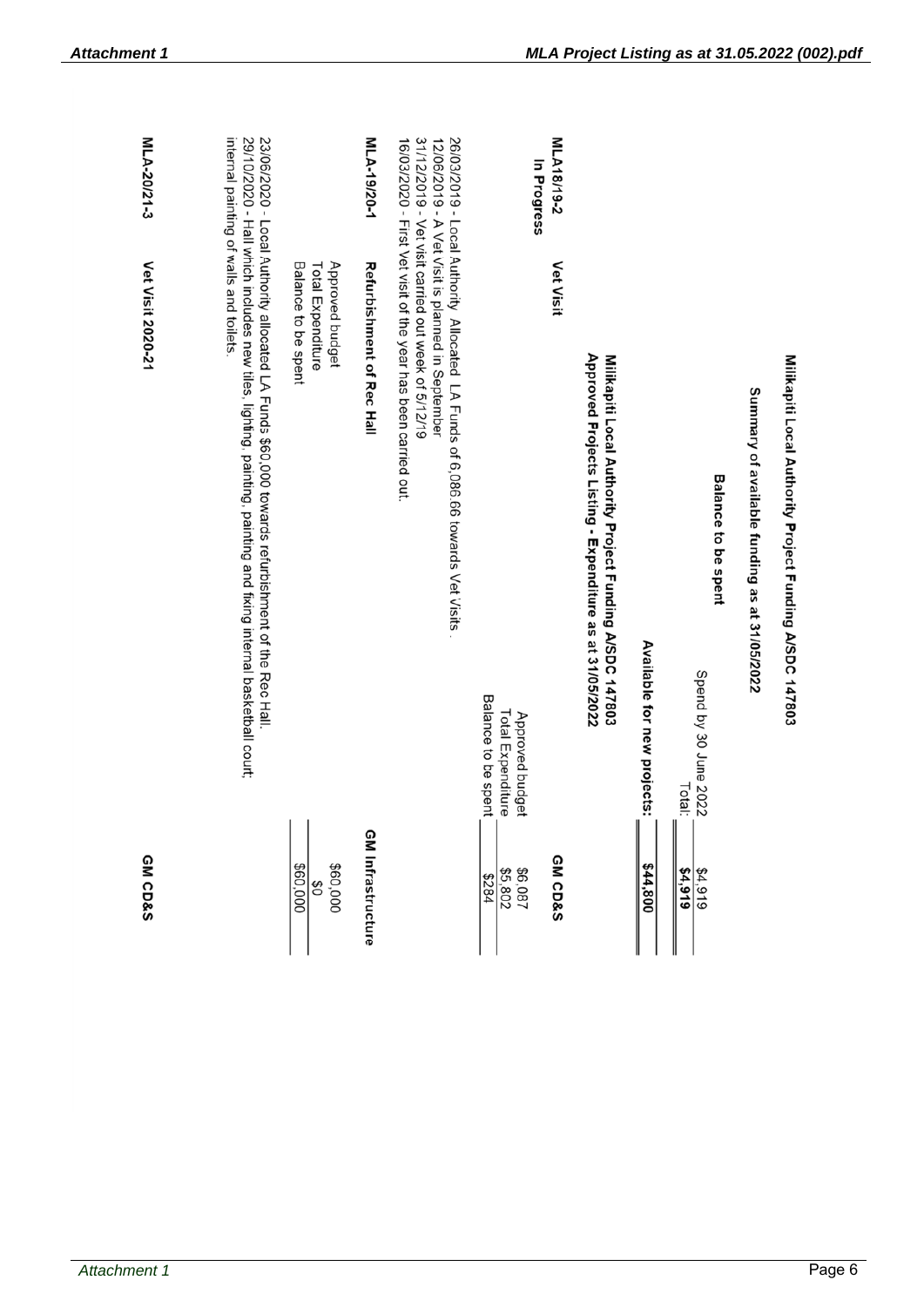| 14-Dec-21                                                                                                               |                                                             | MLA-21/22-2              |                                                                           |                                                             | MLA-21/22-1                 |                                                                                                                                                                                                                                |                                                                                                              |                                                         |
|-------------------------------------------------------------------------------------------------------------------------|-------------------------------------------------------------|--------------------------|---------------------------------------------------------------------------|-------------------------------------------------------------|-----------------------------|--------------------------------------------------------------------------------------------------------------------------------------------------------------------------------------------------------------------------------|--------------------------------------------------------------------------------------------------------------|---------------------------------------------------------|
| for mahogany tree removal.<br>That the Milikapiti Local Authority approve to allocate \$20,000 of local authority funds | Approved budget<br>Balance to be spent<br>Total Expenditure | Tree Removal Project     | 21-Sep-21 Milikapiti local authority funds for the purchase of skid steer | Approved budget<br>Balance to be spent<br>Total Expenditure | Skid Steer Bobcat 3.5 Tonne | 23-Marc 1 Mairrenium (2021 100 2010) 100 2010 1000 10 and along to code along the strip in the strip of the strip of the SOS 100 m of the strip of the SOS 100 m of the strip of the SOS 100 m of the SOS 100 m of the SOS 100 | Approved budget<br>Balance to be spent<br>Total Expenditure<br>Summary of available funding as at 31/05/2022 | Milikapiti Local Authority Project Funding A/SDC 147803 |
|                                                                                                                         | 820,000<br>820,000                                          | <b>GM Infrastructure</b> |                                                                           | $\frac{$75,413}{$3,528}$                                    | <b>GM Infrastructure</b>    |                                                                                                                                                                                                                                | \$6,000<br>86,000                                                                                            |                                                         |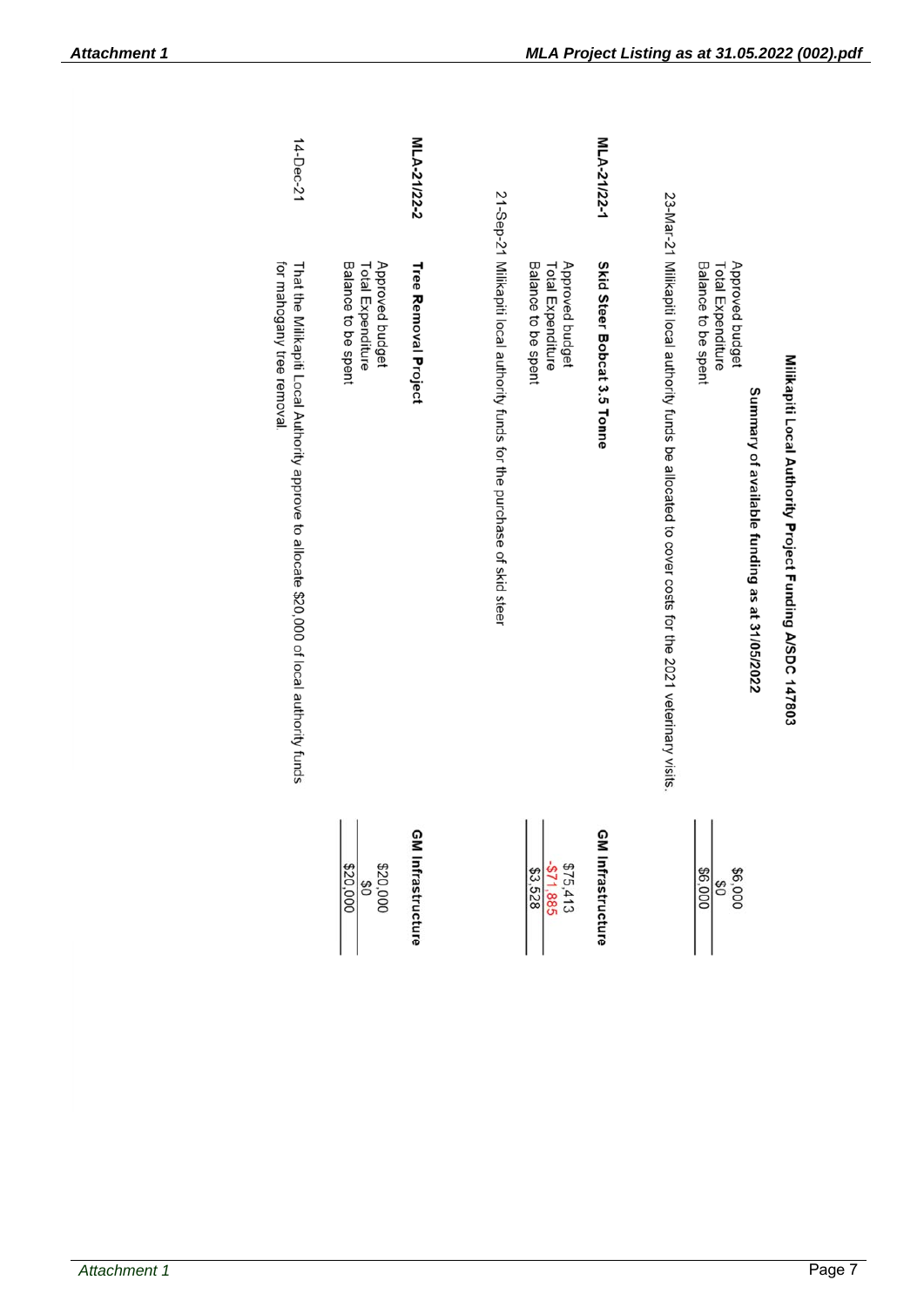#### **REPORTS FOR INFORMATION**

| <b>ITEM NUMBER</b> | 41                                           |
|--------------------|----------------------------------------------|
| <b>TITLE</b>       | 2021/2022 - Local Authority Financial Report |
| <b>REFERENCE</b>   | 243726                                       |
| <b>AUTHOR</b>      | Bala Donepudi, Chief Financial Officer       |



#### **SUMMARY**

This information is provided for information to the Milikapiti Local Authority to report on expenditure to 31 May 2022 for the 2021/2022 FY.

#### **BACKGROUND**

Council's finance section has prepared Finance report (attached) to be presented to each Local Authority.

This format reports on expenses by location broken down to program and account category.

Following a request from the Milikapiti Local Authority – comments to provide explanation of variations between actual and budgeted amounts that are greater than \$10,000 will be presented to the sitting Local Authority.

### **ISSUES/OPTIONS/CONSEQUENCES**

Nil

#### **CONSULTATION & TIMING**  Nil

#### **RECOMMENDATION:**

**That the Milikapiti Local Authority notes this report number 243726 for information .** 

#### **ATTACHMENTS:**

**1** MLA Finance Report - May.22.pdf 3 Pages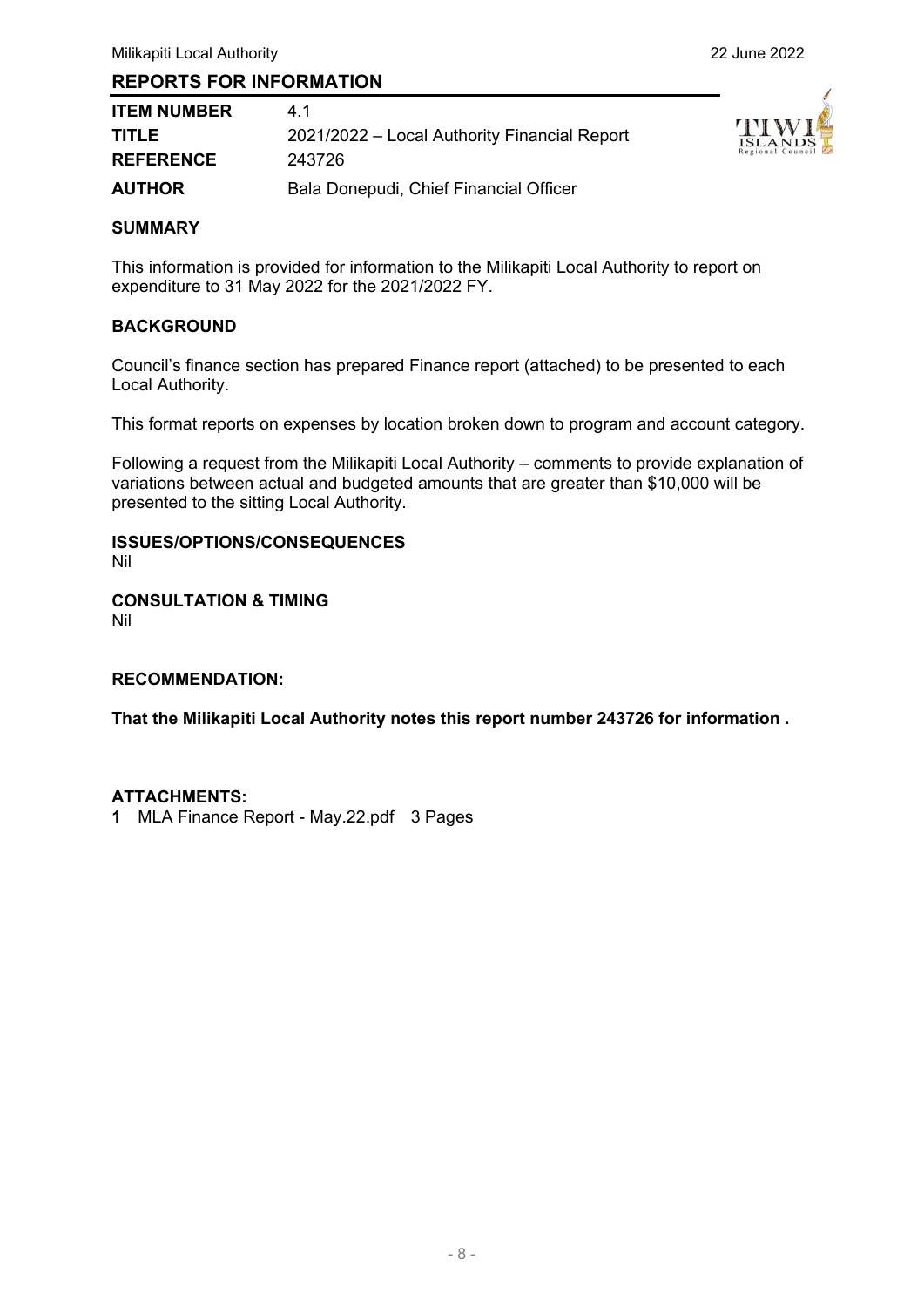| Actual  | Budget  |                                   | $\circ$ | 100,000 | 200,000 | 300,000 | 400,000 | 500,000 | 600,000 | 700,000 | 800,000                         | <b>Total expenditure</b> | Allocation Expense |                        |                        |                                | <b>WIP Assets</b><br>Employee Expenses |                                                                       | Description        |                                                                   |                                      |
|---------|---------|-----------------------------------|---------|---------|---------|---------|---------|---------|---------|---------|---------------------------------|--------------------------|--------------------|------------------------|------------------------|--------------------------------|----------------------------------------|-----------------------------------------------------------------------|--------------------|-------------------------------------------------------------------|--------------------------------------|
| $\circ$ | 55,000  | WIP Assets                        |         |         |         |         |         |         |         |         |                                 |                          |                    | Miscellaneous Expenses | Communication Expenses | Contract and Material Expenses |                                        |                                                                       |                    |                                                                   |                                      |
| 699,232 | 739,444 | Employee Expenses                 |         |         |         |         |         |         |         |         |                                 |                          |                    |                        |                        |                                |                                        |                                                                       |                    | Milkapiti Local Authority<br>Expenditure Report as at 31 May 2022 |                                      |
| 588,170 | 746,843 | Contract and Material<br>Expenses |         |         |         |         |         |         |         |         | Expenditure by Account Category | 1,832,386                | 123,521            | 113,403                | 54,175                 | 739, 444<br>746,843            | 55,000                                 | Expense by Account Category INCLUDING Allocations and Capital Expense | <b>Budget YTD</b>  |                                                                   | <b>Tiwi Islands Regional Council</b> |
| 48,791  | 54,175  | Communication<br>Expenses         |         |         |         |         |         |         |         |         |                                 | 1,502,636                | 95,386             | 71,058                 | 48,791                 | 588,170                        | 699,232                                |                                                                       | <b>Actuals YTD</b> |                                                                   |                                      |
| 71,058  | 113,403 | Miscellaneous Expenses            |         |         |         |         |         |         |         |         |                                 | 329,750                  | 28,135             | 42,345                 | 5,384                  | 158,673                        | 40,212<br>55,000                       |                                                                       | Variance           |                                                                   |                                      |
|         |         |                                   |         |         |         |         |         |         |         |         |                                 |                          | 23%                |                        |                        |                                | 100%<br>59%<br>21%<br>37%<br>37%       |                                                                       | ೫                  |                                                                   |                                      |
| 95,386  | 123,521 | Allocation Expense                |         |         |         |         |         |         |         |         |                                 | 996'866'                 | 134,750            | 123,712                | 59,100                 | 806,666<br>814,738             | 000'09                                 |                                                                       | Annual Budget      | ANNS<br>$\frac{1}{\sqrt{25}}$                                     |                                      |
|         |         |                                   |         |         |         |         |         |         |         |         |                                 |                          |                    |                        |                        |                                |                                        |                                                                       |                    |                                                                   |                                      |

Dann 1 of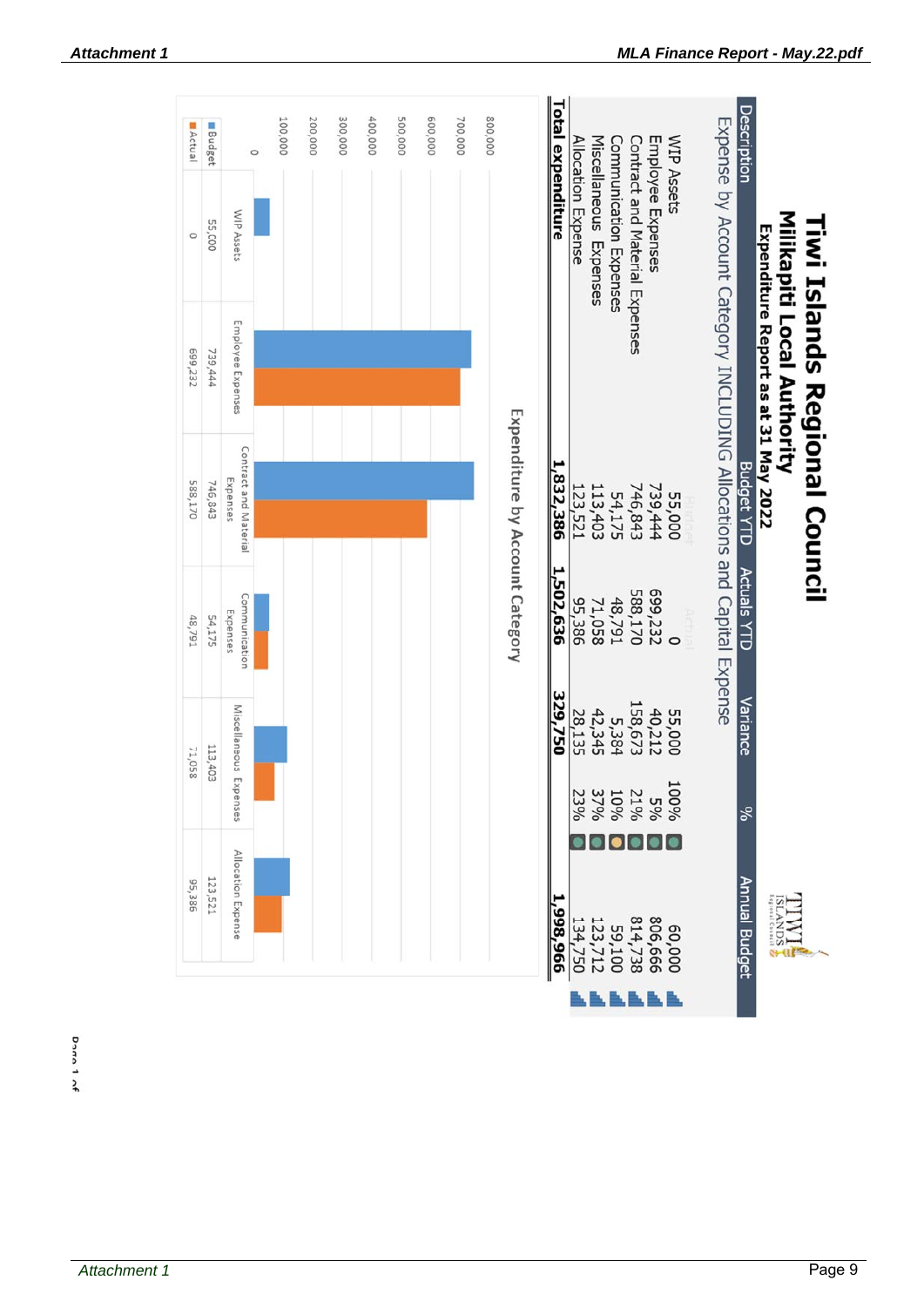